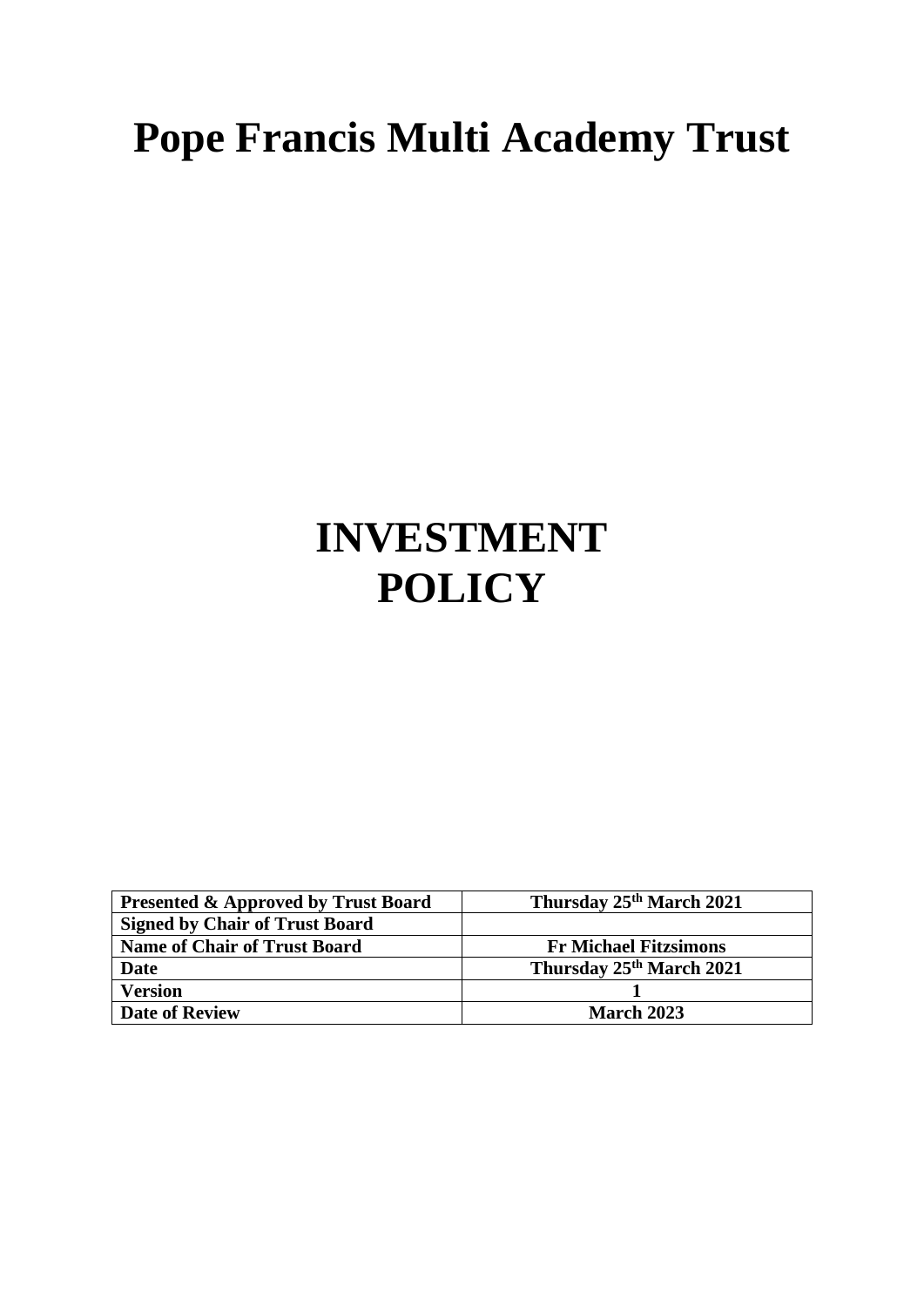## **Principles**

The Trust aims to manage its cash balances to provide for the day-to-day working capital requirements of its operations, whilst protecting the real long-term value of any surplus cash balances against inflation.

In addition, the Trust aims to invest surplus cash funds to optimise returns, but ensuring the investment instruments are such that there is no risk to the loss of these cash funds.

The Trust's aim is to spend the public monies with which it is entrusted for the direct education benefit of students as soon as is prudent.

The Trust does not consider the investment of surplus funds as a primary activity, rather it is the result of good stewardship as and when circumstances allow.

#### **Investment of funds**

A return on working capital should be optimised whilst ensuring easy access of the funds. In balancing risk against return the Trust's policy is clearly geared to avoiding risk rather than maximising income.

Each school within the Trust operates a current account with a bank approved by the Trust and maintains a balance in that account that is sufficient to cover immediate and forthcoming financial commitments (payroll and payment runs) and sufficient contingency (cash buffer) for unexpected payments.

Monies surplus to the working requirements may be invested by the Trust, in an account in the name of the Trust with the approved institutions authorised by the Trust.

This may be a higher interest bearing account operated by the same bank that the Trust operates its current account with, or an alternative approved institution.

The Trust will not take out any long-term investments until a reliable cash flow pattern has been established; monies will only be paid into approved bank deposit accounts allowing access to funds within a term not exceeding three months.

#### **Register of investments / deposits**

The Chief Operating Officer (who for these purposes is the Chief Financial Officer for the Pope Francis Multi Academy Trust) will maintain a register of all investments / deposits held which will record:

- Institution with which the deposit was made
- Date deposit was placed
- Amount deposited
- Date of maturity
- Amount returned
- Interest earned
- Rate of interest obtained
- Authorisation for the transaction